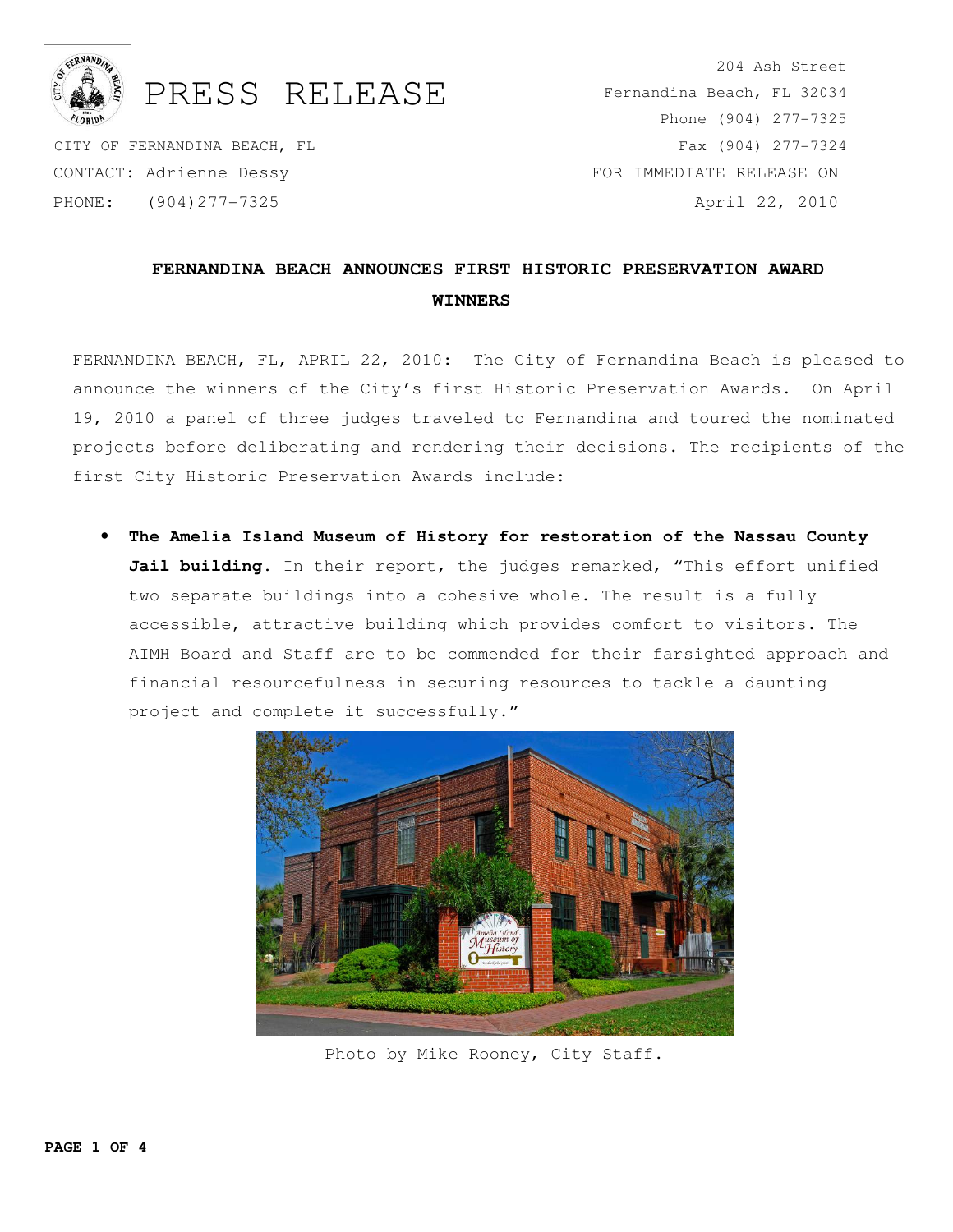• **Kenneth Smith Architects for restoration of the Amelia Island Lighthouse.** In reviewing this nomination, the judges concluded that "This project demonstrates the high level of preservation which can be accomplished with government agencies and community organizations working together for the greater good of the citizens and visitors. The attention to detail was significant, i.e. exposure of the brick floor, reproduction of original windows and doors, structural repair to the oil house, as well as the complete restoration of the light tower features. An asset has been returned to the community."



Photo by Mike Rooney, City Staff.

• **The Germano family for the restoration of Amelia Dream Cars on South Eighth Street.** About this project, the judges stated, "This effort improved both the building's facade and the streetscape, taking a utilitarian building and converting it to an asset along the streetscape. This completely privately-funded, personal investment can be a catalyst to spur other work along the block nearby."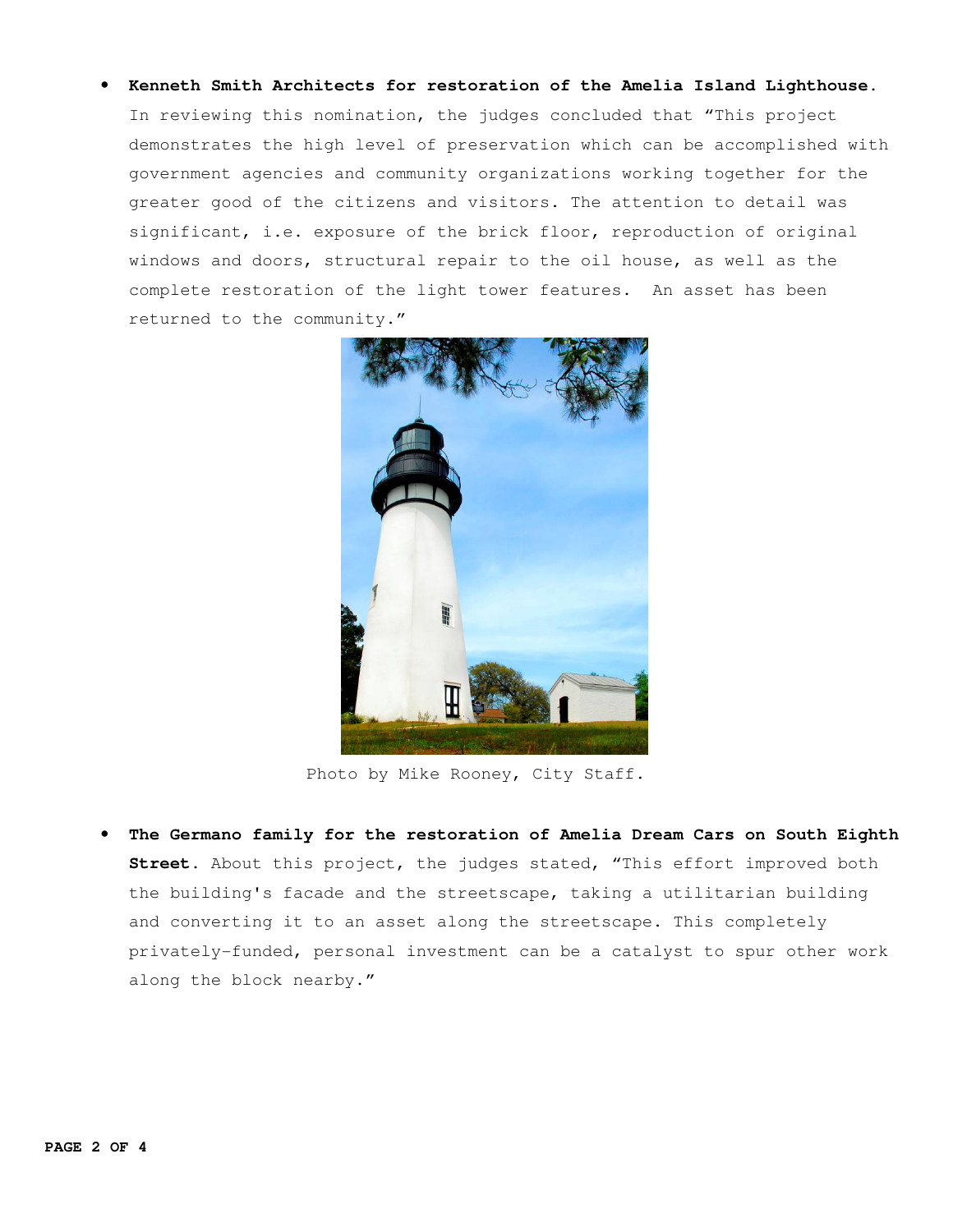

Photo by Mike Rooney, City Staff.

The inaugural judging panel included:

- **Carmen Godwin** is the Executive Director of Riverside Avondale Preservation (RAP), which protects one of the largest historic districts in the southeast and is the parent company of the Riverside Arts Market. Godwin serves on the board of the Florida Trust for Historic Preservation and is the past Chair of the Florida Association of Museums Foundation. She holds a B.A. in U.S. history from Rutgers University and an M.A. in U.S. history from the University of Florida. Prior to her employment at RAP, Ms. Godwin served as Director of the Amelia Island Museum of History for six years. Ms. Godwin recused herself from all discussion and evaluation of the Museum project due to potential conflict of interest. She did not participate in any of the deliberations regarding the project.
- **Wendell Hall** is a registered architect with 40 years of experience and has been in private practice in Orange Park, Florida, since 1974. He is co-founder of Bhide & Hall Architects, and is the sitting Vice Chair of the State Board of Architecture and Interior Design. He is a registered architect in Florida, Georgia, Ohio, and Colorado. A native of Florida, he was raised in Southwest Florida, primarily Ft. Myers and Everglades City.
- **Leslee Keys** is the Director of Corporate, Foundation & Government Relations for Flagler College, adjunct faculty in History, and also